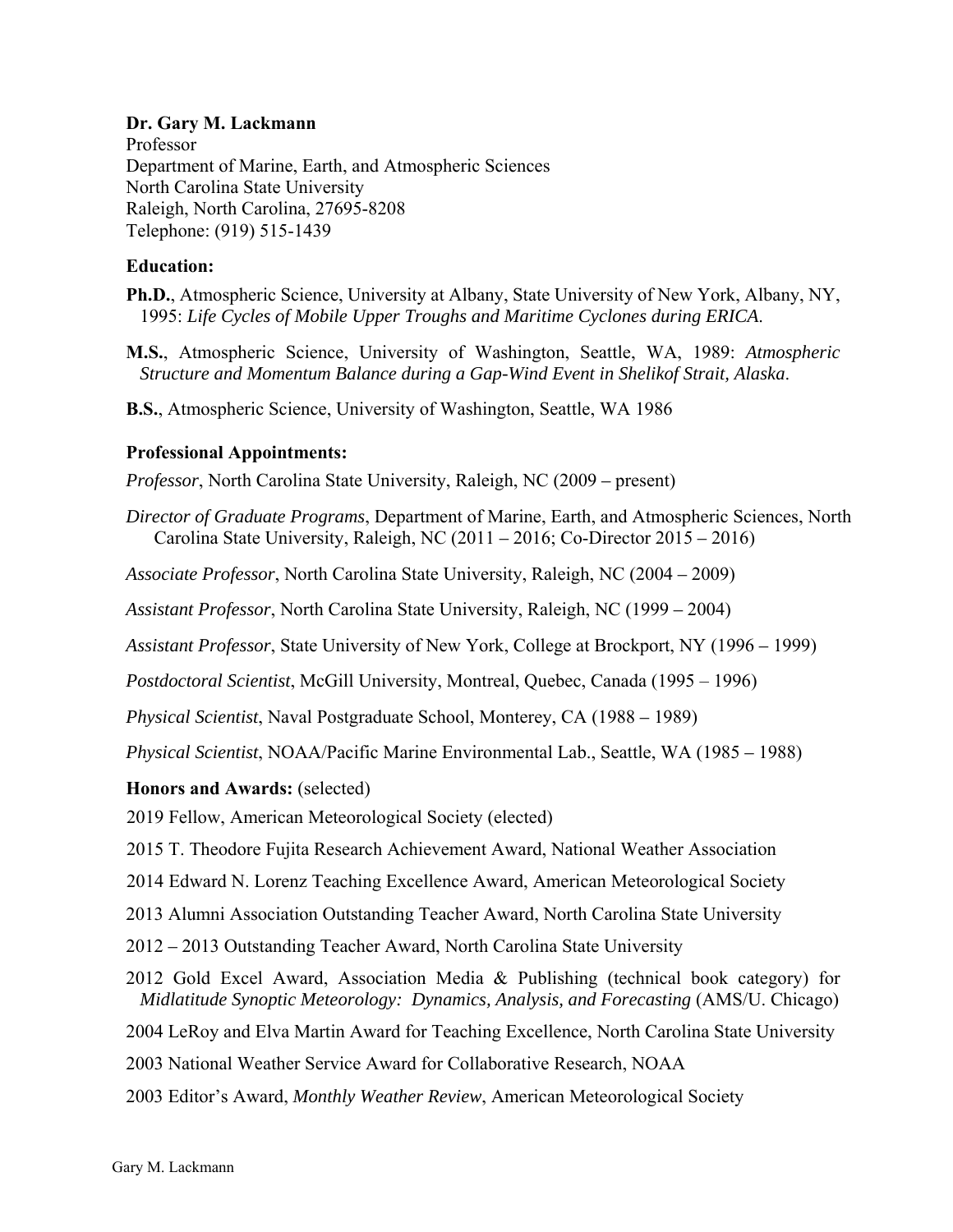## **Texts:**

- *Midlatitude Synoptic Meteorology: Dynamics, Analysis, and Forecasting (2011, Amer. Meteor. Soc./U. Chicago Press*), 345 pp.
- Lackmann, G. M., B. E. Mapes, and K. Tyle, 2017: *Synoptic-Dynamic Meteorology Lab Manual: Visual Exercises to Complement Midlatitude Synoptic Meteorology*. (2017, *Amer. Meteor. Soc./U. Chicago Press*), 120 pp.

**Refereed Publications:** (graduate students underlined when lead author)

- (53) Jung, C., and G. M. Lackmann, 2019: Extratropical transition of Hurricane Irene (2011) in a changing climate. *J. Climate.,* **33**, *Early Online Release*.
- (52) Wanik, D. W., E. N. Anagnostou, M. Astitha, B. M. Hartman, J. Yang, D. Cerrai, J. He, and M. E. B. Frediani, 2018: A case study on power outage impacts from future Hurricane Sandy scenarios. *J. Appl. Meteor. Climatol.,* **57**, 51–79. doi:10.1175/JAMC-D-16-0408.1.
- (51) Marciano, C. G., and G. M. Lackmann, 2017: The South Carolina Flood of October 2015: Moisture transport analysis and the role of Hurricane Joaquin. *J. Hydrometeor.,* **18***,* 2973– 2990*.*
- (50) Michaelis, A., J. A. Willison, G. M. Lackmann, and W. A. Robinson, 2017: Changes in winter North Atlantic extratropical cyclones in high-resolution regional pseudo-global warming simulations. *J. Climate*, **30**, 6905–6925.
- (49) King, J., M. Parker, K. Sherburn, and G. Lackmann, 2017: Rapid evolution of cool season, low CAPE severe thunderstorm environments. *Wea. Forecasting,* **32***,* 763–779*.*  doi:10.1175/WAF-D-16-0141.1
- (48) Sherburn, K. D., M. D. Parker, J. R. King, and G. M. Lackmann, 2016: Composite environments of severe and non-severe high-shear, low-CAPE convective events. *Wea. Forecasting*, **31,** 1899–1927. doi:10.1175/WAF-D-16-0086.1.
- (47) Lackmann, G. M., 2015: Hurricane Sandy before 1900, and after 2100. *Bull. Amer. Meteor. Soc.*, **96**, 547–560. http://dx.doi.org/10.1175/BAMS-D-14-00123.1
- (46) Willison, J., W. Robinson, and G. M. Lackmann, 2015: North Atlantic stormtrack sensitivity to warming increase with model resolution. *J. Climate*, **28**, 468–484. http://dx.doi.org/10.1175/JCLI-D-14-00715.1
- (45) Marciano, C. G., G. M. Lackmann, and W. A. Robinson, 2015: Changes in U.S East Coast cyclone dynamics with climate change. *J. Climate*, **28**, 468–484.
- (44) Baxter, M. A., G. M. Lackmann, K. M. Mahoney, T. E. Workoff, and T. M. Hamill, 2014: Verification of quantitative precipitation reforecasts over the Southeast United States. *Wea. Forecasting, 1199-1207.*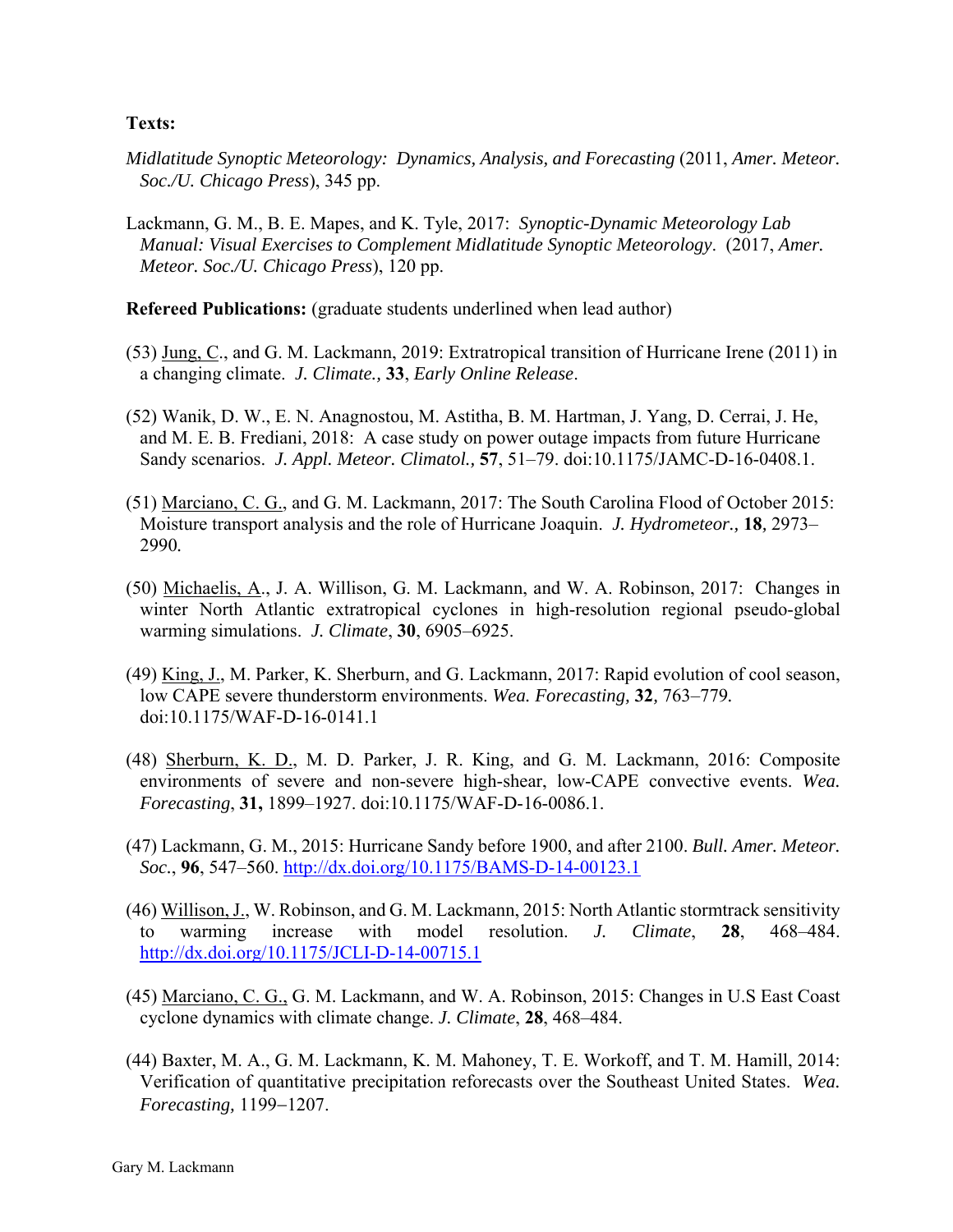- (43) Michaelis, A., and G. M. Lackmann, 2013: Numerical modeling of a historic storm: Simulating the Blizzard of 1888. *Geophys. Res. Lett*., 4092–4097. doi:10.1002/grl.50750.
- (42) Mallard, M. S., G. M. Lackmann, and A. Aiyyer, 2013: Atlantic hurricanes and climate change. Part II: Role of thermodynamic changes in decreased hurricane frequency. *J. Climate,* **26**, 8513–8528.
- (41) Mallard, M. S., G. M. Lackmann, A. Aiyyer, and K. A. Hill, 2013: Atlantic hurricanes and climate change. Part I: Experimental design and isolation of thermodynamic effects. *J. Climate*, **26**, 4876–4893.
- (40) Lackmann, G. M., 2013: The South-Central US flood of May 2010: Present and future. *J. Climate,* **26**, 4688–4709.
- (39) Willison, J., W. Robinson, and G. Lackmann, 2013: The importance of resolving mesoscale latent heating in the North Atlantic stormtrack. *J. Atmos. Sci.*, **70**, 2234–2250.
- (38) Tang, Q., L. Xie, G. Lackmann, and B. Liu, 2013: Modeling the impacts of the large-scale atmospheric environment on inland flooding during the landfall of Hurricane Floyd (1999). *Adv. Meteor.*, Article ID 294956, 16 pages. doi:10.1155/2013/294956.
- (37) Hill, K. A., and G. M. Lackmann, 2011: The impact of future climate change on TC intensity and structure: A downscaling approach. *J. Climate,* **24,** 4644–4661*.*
- (36) Mahoney, K. M., and G. M. Lackmann, 2011: The impact of environmental moisture on momentum transport in simulations of a mesoscale convective system. *Mon. Wea. Rev.,* **139,** 1352–1369*.*
- (35) Etherton, B. A., S. C. Arms, L. D. Oolman, G. M. Lackmann, and M. Ramamurthy, 2011: Using operational and experimental observations in geoscience education (The 2009 Unidata Triennial Users Workshop)*. Bull. Amer. Meteor. Soc.,* **92**, 477–480.
- (34) Gentry M. S., and G. M. Lackmann, 2010: Sensitivity of simulated tropical cyclone structure and intensity to horizontal resolution. *Mon. Wea. Rev.,* **138,** 688–704.
- (33) Mahoney, K. M., G. M. Lackmann, and M. D. Parker, 2009: The role of convective momentum transport in the motion of a quasi-idealized mesoscale convective system. *Mon. Wea. Rev.,* **137,** 3316–3338*.*
- (32) Hill, K. A., and G. M. Lackmann, 2009a: Influence of environmental humidity on tropical cyclone size. *Mon. Wea. Rev.,* **137,** 3294–3315.
- (31) Hill, K. A., and G. M. Lackmann, 2009b: Analysis of idealized tropical cyclone simulations using the Weather Research and Forecasting Model: Sensitivity to turbulence parameterization and grid spacing. *Mon. Wea. Rev.,* **137**, 745–765.
- (30) Keighton, S., L. Lee, B. Holloway, D. Hotz, S. Zubrick, J. Hovis, G. Votaw, L. B. Perry, G. Lackmann, S. Yuter, C. Konrad, D. Miller, B. Etherton, 2009: A Collaborative Approach to Study Northwest Flow Snow in the Southern Appalachians. *Bull. Amer. Meteor. Soc.,* **90***,* 979– 991.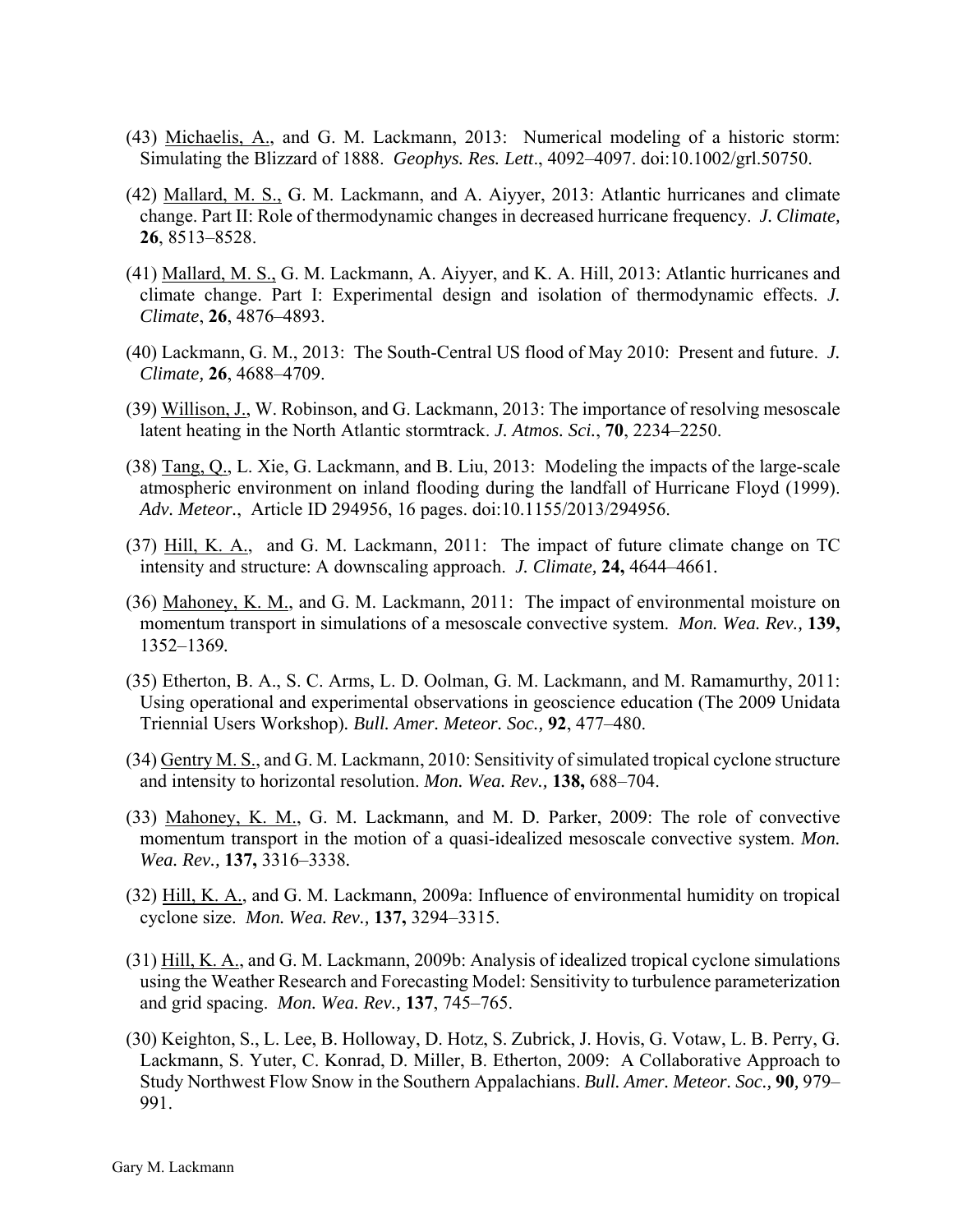- (29) Jacobs, N. A., S. Raman, G. M. Lackmann, and P. P. Childs Jr., 2008: The influence of Gulf Stream induced SST gradients on the US East Coast winter storm of 24-25 January 2000. *Inter. J. Remote Sensing*, **29**:21, 6145–6174.
- (28) Brennan, M. J., G. M. Lackmann, and K. M. Mahoney, 2008: Potential vorticity (PV) thinking in operations: The utility of non-conservation. *Wea. Forecasting,* **23**, 168–182.
- (27) Mahoney, K. M., and G. M. Lackmann, 2007: The Effect of Upstream Convection on Downstream Precipitation. *Wea. Forecasting,* **22**, 255–277.
- (26) Palmieri, R., L. Tredway, D. Niyogi, and G. M. Lackmann, 2006: Development and evaluation of a forecasting system for fungal disease in turfgrass. *Met. Applications*, **13,** 405– 416.
- (25) Brennan, M. J., and G. M. Lackmann, 2006: Observational diagnosis and model forecast evaluation of unforecasted incipient precipitation during the 24–25 January 2000 East Coast cyclone. *Mon. Wea. Rev.,* **134**, 2033–2054.
- (24) Stuart, N. A., P. S. Market, B. Telfeyan, G. M. Lackmann, K. Carey, H. E. Brooks, D. Nietfeld, B. C. Motta, and K. Reeves, 2006: The future of humans in an increasingly automated forecast process. *Bull. Amer. Meteor. Soc.,* **87**, 1497–1502.
- (23) Mahoney, K. M., and G. M. Lackmann, 2006: The Sensitivity of Numerical Forecasts to Convective Parameterization: A Case Study of the 17 February 2004 East Coast Cyclone. *Wea. Forecasting,* **21,** 465–488*.*
- (22) Fuentes, M., L. Chen, J. Davis, and G. M. Lackmann, 2005: A new class of nonseparable and nonstationary covariance models for wind fields. *Environmetrics*, **16**, 449–464.
- (21) Jacobs, N. A., G. M. Lackmann, and S. Raman, 2005: The combined effects of Gulf Streaminduced baroclinicity and upper-level vorticity on U.S. East Coast extratropical cyclogenesis. *Mon. Wea. Rev.,* **133**, 2494–2501.
- (20) Brennan, M. J., and G. M. Lackmann, 2005: The influence of incipient latent heat release on the precipitation distribution of the 24–25 January 2000 U.S. East Coast cyclone. *Mon. Wea. Rev.,* **133***,* 1913–1937.
- (19) Reeves, H. D., and G. M. Lackmann, 2004: An Investigation of the Influence of Latent Heat Release on Cold-Frontal Motion. *Mon. Wea. Rev.,* **132**, 2864–2881.
- (18) Lackmann, G. M., and R. M. Yablonsky, 2004: On the role of the precipitation mass sink in tropical cyclogenesis. *J. Atmos. Sci.*, **61**, 1674–1692.
- (17) Brennan, M. J., G. M. Lackmann, and S. E. Koch, 2003: An analysis of the impact of a splitfront rainband on Appalachian cold-air damming. *Wea. Forecasting*, **18,** 712–731.
- (16) Bailey, C. M., G. Hartfield, G. M. Lackmann, K. Keeter, and S. Sharp, 2003: An objective climatology, classification scheme, and assessment of sensible weather impacts for Appalachian cold-air damming. *Wea. Forecasting*, **18,** 641–661.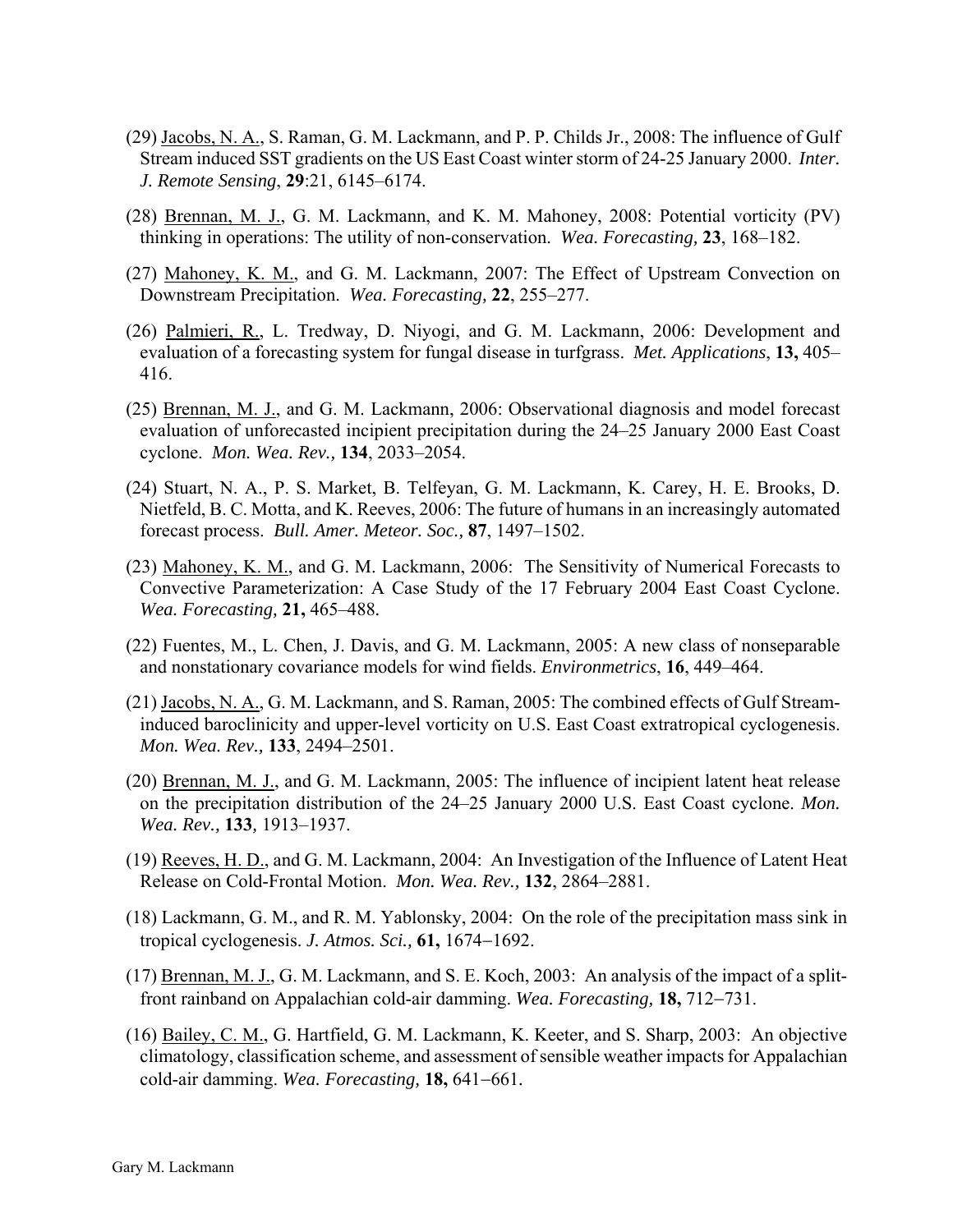- (15) Lackmann, G. M., K. Keeter, L. G. Lee, and M. B. Ek, 2002: Model representation of freezing and melting precipitation: Implications for winter weather forecasting. *Wea. Forecasting,* 17, 1016–1033.
- (14) Lackmann, G. M. 2002: Potential vorticity redistribution, the low-level jet, and moisture transport in extratropical cyclones. *Mon. Wea. Rev.*, 130, 59–74.
- (13) Lackmann, G. M., 2001: Analysis of a surprise western New York snowstorm. *Wea. Forecasting,* **16,** 99–116.
- (12) Lackmann, G. M., D. Keyser, and L. F. Bosart, 1999: Energetics of an intensifying midtropospheric jet streak during the Experiment on Rapidly Intensifying Cyclones over the Atlantic (ERICA). *Mon. Wea. Rev.*, 127, 2777-2795.
- (11) Lackmann, G. M., and J. R. Gyakum, 1999: Heavy cold-season precipitation in the Northwestern United States: Synoptic climatology and an analysis of the flood of  $17-18$ *January* 1986. *Wea. Forecasting*, **14**, 687–700.
- (10) Henderson, J., G. M. Lackmann, and J. R. Gyakum, 1998: Analysis of hurricane Opal's forecast track using quasigeostrophic potential vorticity inversion. *Mon. Wea. Rev.,* **127,**  292307*.*
- (9) Lackmann, G. M., J. R. Gyakum, and R. Benoit, 1998: Moisture transport diagnosis of a wintertime precipitation event in the Mackenzie River Basin. *Mon. Wea. Rev.*, 126, 668–691.
- (8) Lackmann, G. M., D. Keyser, and L. F. Bosart, 1997: A characteristic evolution of uppertropospheric cyclogenetic precursors during the Experiment on Rapidly Intensifying Cyclones over the Atlantic (ERICA). *Mon. Wea. Rev.*, **125,** 2529*–*2556*.*
- (7) Lackmann, G. M., and J. R. Gyakum, 1996: The synoptic- and planetary-scale signatures of precipitating systems over the Mackenzie River Basin. *Atmos.–Ocean*, **34,** 647*–*674*.*
- (6) Lackmann, G. M., L. F. Bosart, and D. Keyser, 1996: The synoptic- and planetary-scale environment for explosive wintertime cyclogenesis over the western North Atlantic Ocean. *Mon. Wea. Rev.,* **124**, 2672*–*2702*.*
- (5) Bosart, L. F., and G. M. Lackmann, 1995: Postlandfall tropical cyclone reintensification in a weakly baroclinic environment: A case study of hurricane David (September 1979). *Mon. Wea. Rev.,* **123**, 3268*–*3291.
- (4) Evans, M. S., D. Keyser, L. F. Bosart, and G. M. Lackmann, 1994: A satellite-derived classification scheme for rapid maritime cyclogenesis. *Mon. Wea. Rev.,* **122**, 1381*–*1416.
- (3) Ferber, G. K., C. F. Mass, G. M. Lackmann, and M. W. Patnoe, 1993: Snowstorms over the Puget Sound Lowlands. *Wea. Forecasting,* **8**, 481*–*504.
- (2) Lackmann, G. M., and J. Overland, 1989: Atmospheric structure and momentum balance during a gap-wind event in Shelikof Strait, Alaska. *Mon. Wea. Rev.,* **117**, 1817*–*1833.
- (1) Macklin, S. A., G. M. Lackmann, and J. Gray, 1988: Offshore-directed winds in the vicinity of Prince William Sound, Alaska. *Mon. Wea. Rev.,* **116**, 1289*–*1301.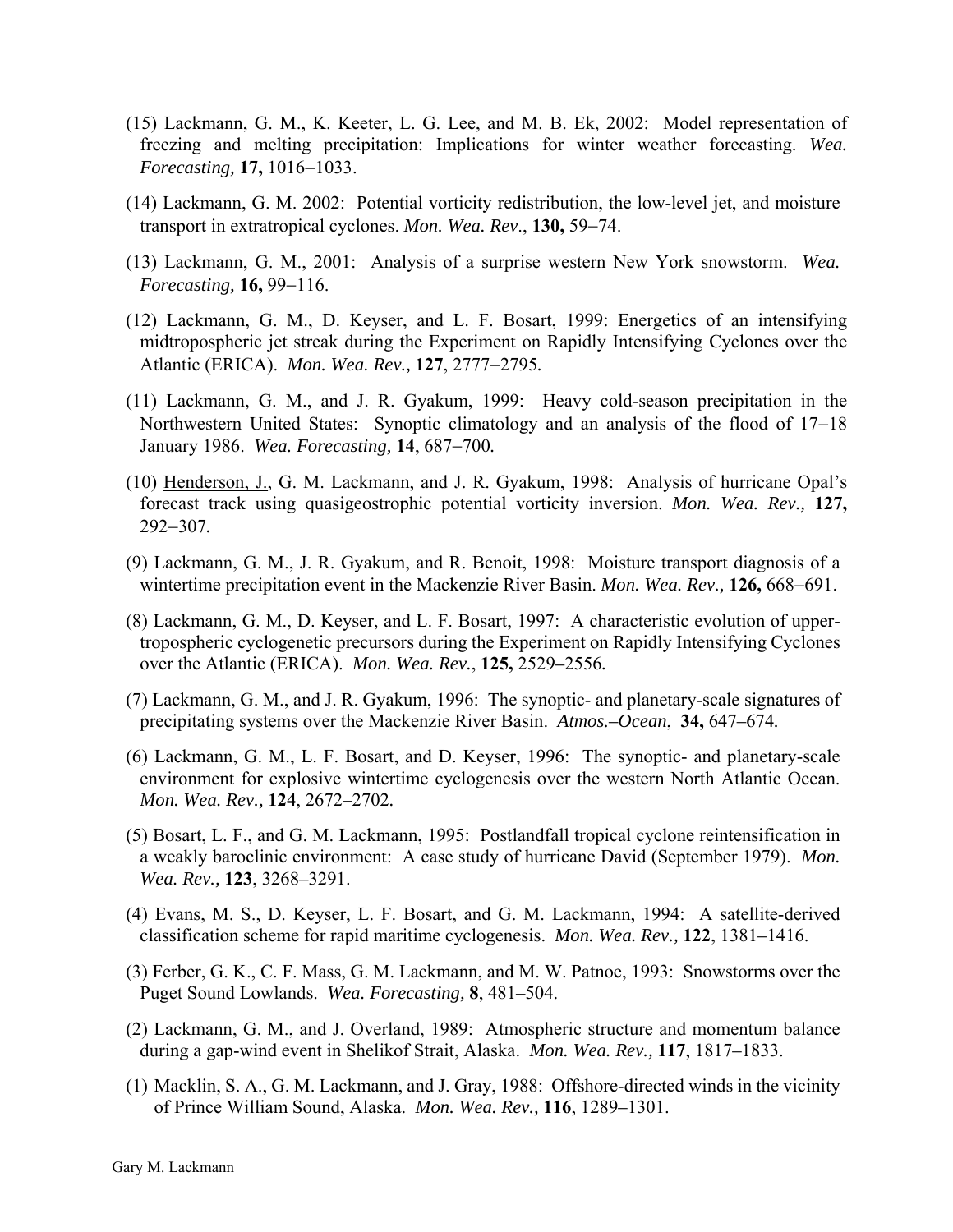## **Theses:**

- Lackmann, G. M., 1995: Life Cycles of Mobile Upper Troughs and Maritime Cyclones During ERICA. Ph.D. Thesis, Department of Atmospheric Science, University at Albany, State University of New York, 318 pp.
- Lackmann, G. M., 1989: Atmospheric Structure and Momentum Balance During a Gap-Wind Event in Shelikof Strait, Alaska. M.S. Thesis, Department of Atmospheric Science, University of Washington, 65 pp.

## **Selected Non-Refereed Publications:**

- Orf, L., G. M. Lackmann, C. Herbster, A. Krueger, E. Cutrim, T. Whitaker, J. Steenburgh, and M. Voss, 2007: Models as educational tools. *Bull. Amer. Meteor. Soc.,* **88,** 1101–1104
- Brennan, M. J., K. Keeter, A. J. Riordan, and G. M. Lackmann, 2005: Expanding educational horizons with a National Weather Service-North Carolina State University internship course. *Bull. Amer. Meteor. Soc.,* **85,** 1407-1409.
- Lackmann, G. M. 2002: NWP Biases in freezing rain forecasts, *Bull. Amer. Meteor. Soc.* **83,** 1274–1275.
- Guth, M. A. S., G. M. Lackmann, S. E. Kennedy, and K. W. Appel, 2002: Weather Research for Trading Profits. *The Risk Desk* **2,** No. 3, May 2002.

# **Service and Community Participation:**

Councilor (elected), American Meteorological Society (2018 to present) Co-Chair, UCAR UCACN NOAA National Centers Advisory Committee (2015 to 2018) Member, UCAR UCACN NOAA National Centers Advisory Committee (2009 to 2015) Member, AMS Board of Continuing Professional Development, (2013 to 2018) Member, UCAR Development Testbed Center Science Advisory Board (2013 to 2016)

Editor-in-Chief, *Weather and Forecasting* (August 2017 to present) Subject Area Editor: *Bulletin of the AMS* (2006 to 2013) Associate Editor: *Monthly Weather Review* (January 1999 to 2004) Reviewer, National Science Foundation (NSF) Reviewer, U.S. Department of Energy (DOE) Reviewer, U.S. National Oceanographic and Atmospheric Administration (NOAA) Reviewer, U.S. National Atmospheric and Space Administration (NASA) Reviewer, *Bulletin of the AMS*  Reviewer*, Journal of the Atmospheric Sciences*  Reviewer, *Nature* Reviewer*, Nature, Climate Change*  Reviewer*, Weather and Forecasting*  Reviewer*, Journal of Applied Meteorology*  Reviewer, *Proceedings of the National Academy of Sciences (PNAS)* Reviewer*, Quarterly Journal of the Royal Meteorological Society* (United Kingdom)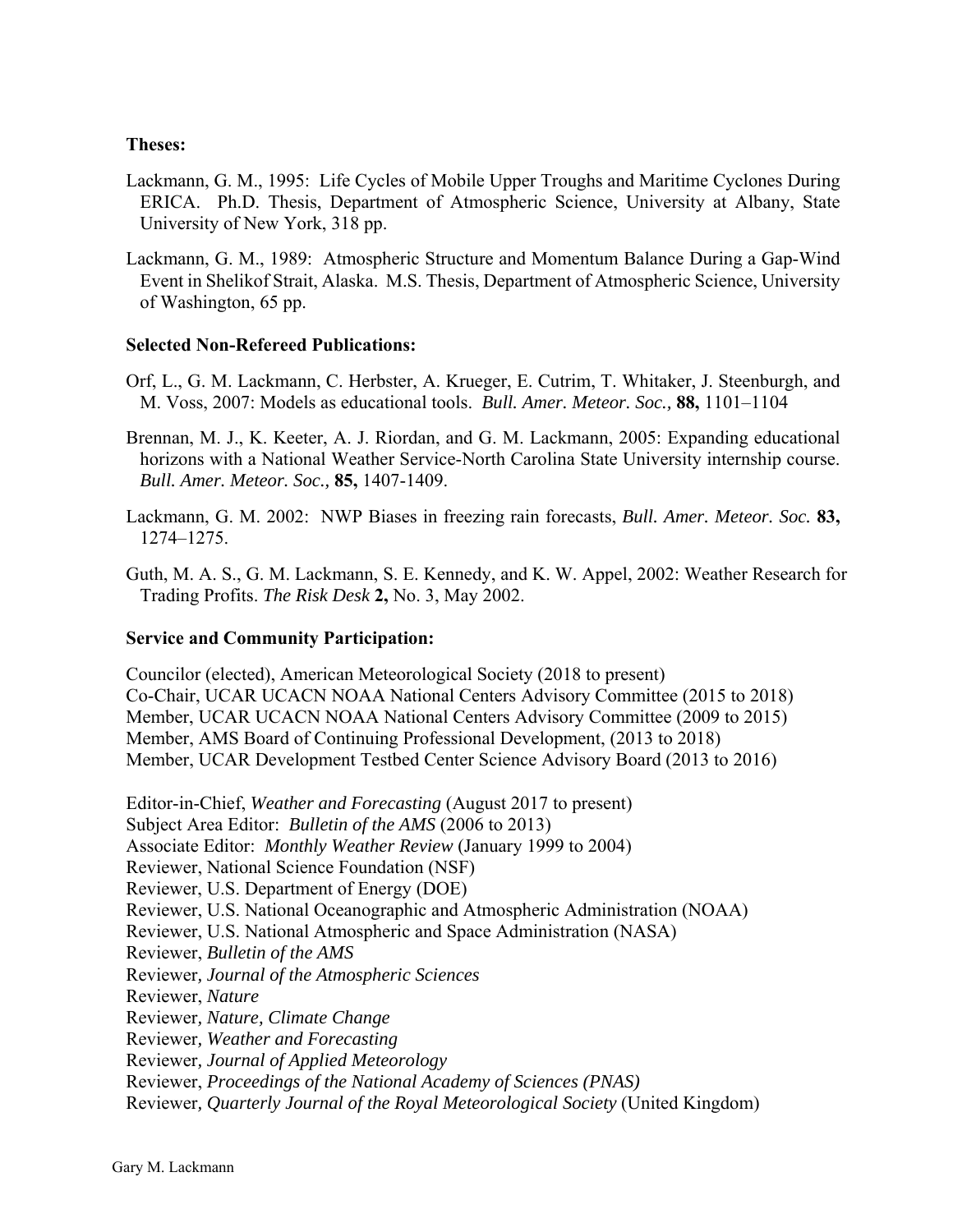Reviewer*, Tellus* (Sweden) Reviewer*, Monthly Weather Review*  Reviewer*, Meteorology and Atmospheric Physics* (Europe) Reviewer*, Journal of Hydrometeorology*  Reviewer*, International Journal of Climatology* (United Kingdom) Reviewer*, Journal of Climate*  Reviewer, *Climate Dynamics*  Reviewer*, Journal of Applied Meteorology and Climatology*  Reviewer*, Meteorology and Atmospheric Sciences*  Reviewer*, Atmospheric Research*  Reviewer*, Journal of Geophysical Research*  Reviewer*, Central European Journal of Geosciences*  Reviewer*, Proceedings A, Royal Society* (Physics, United Kingdom) Reviewer*, Atmospheric Chemistry and Physics*  Reviewer*, Geophysical Research Letters*  Reviewer, *Atmospheric Science Letters*  Reviewer, *Public Library of Science (PLOS ONE)* 

Reviewer, *Natural Hazards* 

Program Review, NC State Biological and Agricultural Engineering (Spring 2015)

Program Review, Millersville University (Fall 2012)

Chair, Unidata Users Committee, Fall 2006 to Fall 2009

Member, Unidata Users Committee (2004 to 2006)

Member, Unidata Policy Committee (2006 to 2012)

Member: AMS Committee on Weather Analysis and Forecasting, (1/2001 to 1/2004).

Member: AMS Committee on Broadcast Meteorologist Certification, (2003 to 2005)

Member: National Weather Association

Reviewer*, AtmosphereOcean* (Canada)

Member: AMS Central Carolina Chapter

Member: Sigma Xi

Member, Oklahoma University WxChallenge advisory board (2010 to present)

#### **Professional service on campus:**

NC State University Promotion and Tenure Committee (2018-present) College of Sciences Promotion and Tenure Committee (2017-present; chair 2017, member 2018) Graduate Faculty Member (1999 – present) Faculty Advisor: NCSU AMS Student Chapter, (9/2000 to present) Faculty Advisor: NCSU MEAS Graduate Student Association, (2010 to 2015) Faculty Advisor: NCSU MEAS Research Forecasting & Discussion club, (2015 to present) Building Future Faculty Advisory Committee, 2015 Graduate Faculty Mentoring Award Selection Committee, 2015 HHMI Faculty Mentor, 2002 Park Program Faculty Mentor, 2001-2003, 2010-2012 Preparing the Professoriate Faculty mentor, 2006-2007, 2011-2012 Faculty representative, Student Chapter of American Meteorological Society, 1999 - present University Grievance Committee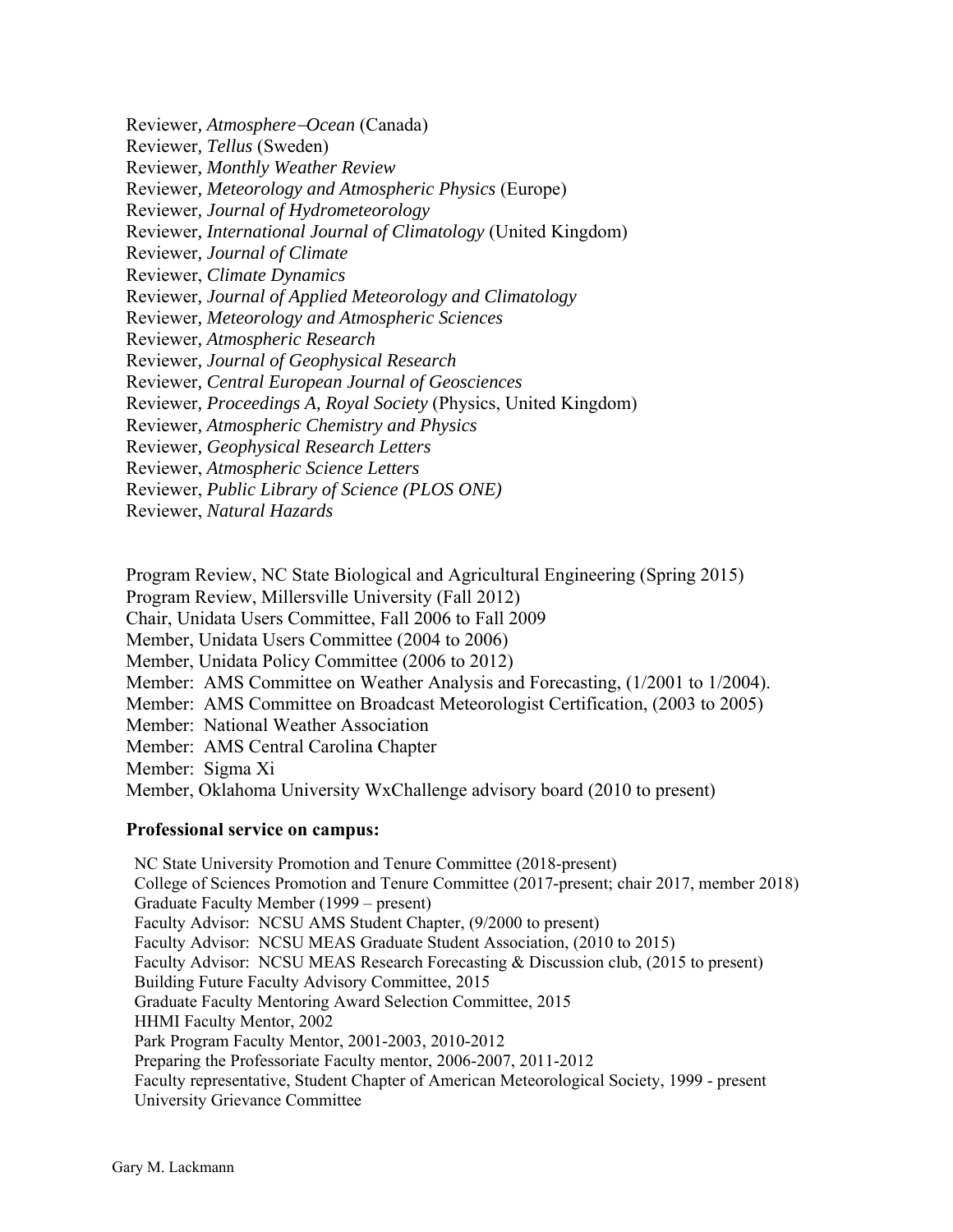Physical and Mathematical Sciences Open House Volunteer Departmental Undergraduate Curriculum Committee Departmental Computing Committee Departmental ETF Committee Departmental Awards Committee Departmental Space Committee Departmental Info and Brochure Committee Departmental WWW Committee Departmental Teaching Evaluation Committee Chair, 3 Departmental search committees Member, 6 Departmental search committees

# **Graduate Thesis Advisor:**

## **Ph.D. Dissertations (6)**

Michael Brennan (NOAA Tropical Prediction Center) Kevin Hill (A.I.R. Inc., Boston, MA, now Berkshire Hathaway) Kelly Mahoney (NOAA/Earth Systems Research Laboratory) Megan Mallard (formerly Gentry; US Environmental Protection Agency) Neil Jacobs (co-advised with Sethu Raman; AirDat, Inc, Panasonic, now NOAA Deputy Dir.) Allison Michaelis (UC San Diego/Scripps/CW3E)

# **M.S. Supervised (26)**

Chris Bailey (NOAA Hydrometeorological Prediction Center) Adam Baker (NOAA/NWS, Indianapolis, IN) Lindsay Blank (Developmental Testbed Center, NCAR, Boulder, CO) Matt Borkowski (Meso, Inc. Albany NY) Michael Brennan (Continued for PhD) Jason Caldwell (NOAA/NWS Lower Mississippi RFC) Jason Cerjak (U.S. Air Force) Jordan Dale (Energetics, Washington DC) Nathanael Farrington (US Air Force) Tiffany Gardner (Trinity Consulting, Dallas, TX) Megan Gentry (Continued for PhD) Briana Gordon (Sonoma Technology, San Francisco, CA) Nicole Haglund (Oklahoma Climate Survey) Kevin Hill (Continued for PhD) Blair Holloway, M.S. (NWS, Greer, SC) Kelly Mahoney (Continued for PhD) Chris Marciano (ARA, Washington, DC) Allison Michaelis (Continued for PhD) Rebecca Miller (US EPA via ORAU) Jacob Radford (Continuing for PhD) Heather Reeves (Continued for PhD, now NOAA National Severe Storms Lab) Wendy Sellers (NWS, Charleston SC) Morgan Silverman (NASA Langley) Jennifer Tate (NOAA Weather Prediction Center, College Park, MD) Ana Torres-Vazquez (US EPA via ORAU)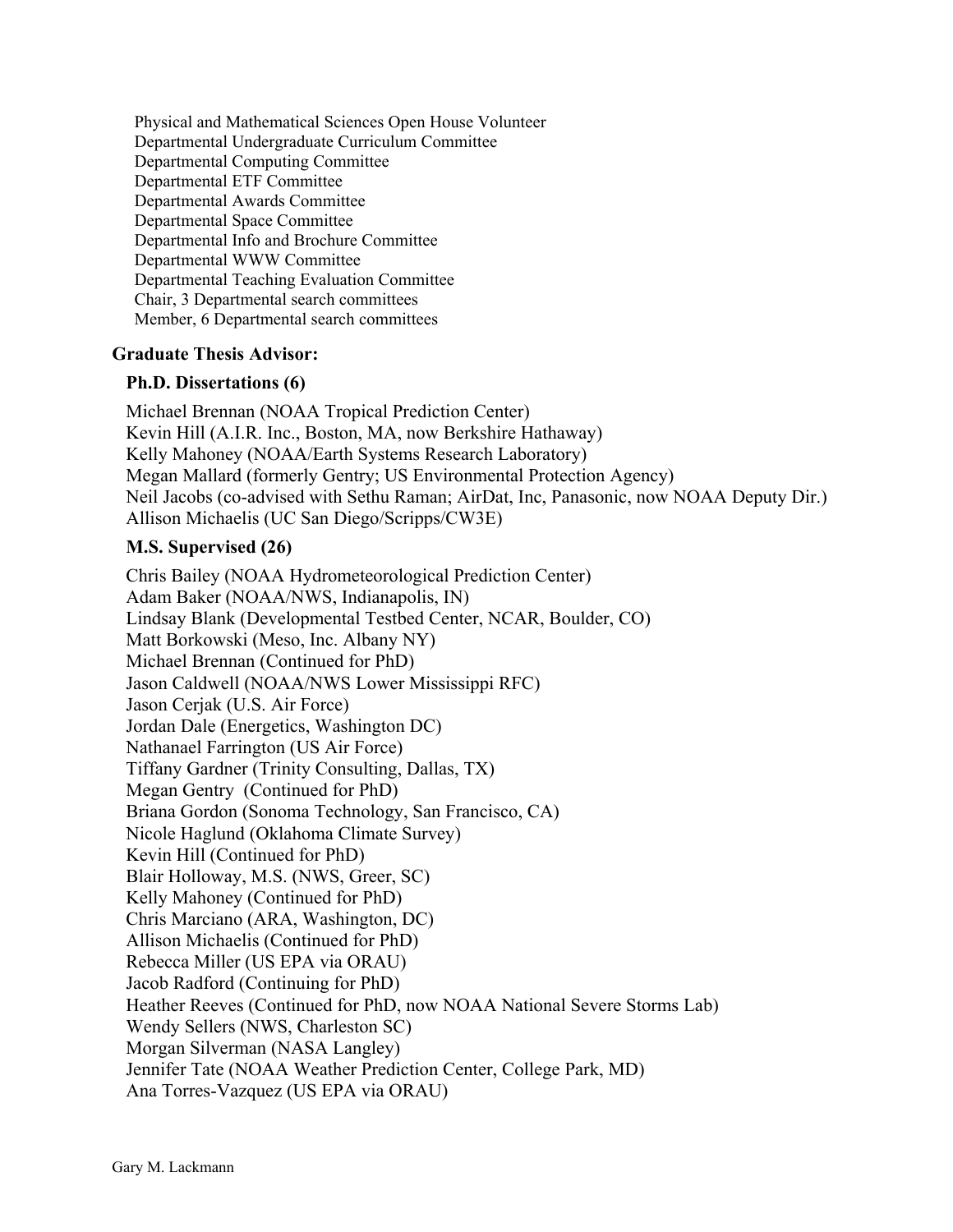Richard Yablonsky (University of Rhode Island)

# **Non-Thesis M.S. Graduate Advisees (5)**

Michael Graves (May 2013) Eric Santilli (May 2013) Bradley McLamb (NC DENR) Whitney Rushing (NOAA/NWS, Columbia, SC) Yaosheng Chen (Penn State University)

# **Recent Invited Presentations:**

- *"Low-Level Jets, Potential Vorticity, and Atmospheric Rivers".* CW3E/UCSD/Scripps Institution of Oceanography. 19 June 2019.
- *"Extratropical Transition of Tropical Cyclones in a Changing Climate"*. National Center for Atmospheric Research (NCAR) Distinguished Lecturer Series, 14 March 2019
- *"Snow Lofting in Mesoscale Bands, and Operational Utility in Non-Traditional NWP Output Fields*". Weather Prediction Center Residence Series, 15 March 2019
- *"Expanding NWP Output for Analysis and Forecasting of Winter Storms"* Northern Plains Weather Workshop, 5 November 2018, Keynote speaker.
- *"Science Café: A Better Way to Think About Forecasts?"*, with Greg Fishel (WRAL TV), NC Museum of Natural Sciences, 8/30/2018 https://www.facebook.com/naturalsciences/videos/greg-fishel-of-wral-andgary-lackmann-professor-of-meteorology-at-nc-state-are-h/1036911763179687/
- *"Challenges in the Numerical Simulation of Tropical Cyclones"*, NC State Department of Nuclear Engineering, CASL Summer Institute, 13 August 2018, Keynote dinner speaker.
- *"Why is the numerical modeling of tropical cyclones so challenging?"* NC State Research Computing Series, 14 March 2018, DH Hill Library
- *"Water vapor phase changes and the mesoscale dynamics of heavy precipitation."* American Meteorological Society Annual Meeting, Austin, Texas, January 2018. Special Session: The Role of Water in Shaping Features of the Climate System
- *"The role of water in mesoscale atmospheric dynamics"* Southeastern Coastal and Atmospheric Processes Symposium (SeCAPS), Mobile, Alabama. 17 February 2018. Keynote talk
- *"Hurricane Joaquin's role in the South Carolina Flood of October 2015"* National Weather Center Colloquium, 17 October 2017: (Norman, Oklahoma)
- *"Winter Weather NWP, and Automated Detection of Mesoscale Snowbands"*. (Lackmann and Radford), Webinar to National Weather Service offices, 13 December 2017
- *"Desktop Clouds"*. College of Sciences, State of the Sciences event, NC State Hunt Library, 4/21/2017.
- *"Science Café: Critical Thinking"*, with Greg Fishel, NC Museum of Natural Sciences, 4/20/2017 http://naturalsciences.org/calendar/event/science-cafe-critical-thinking/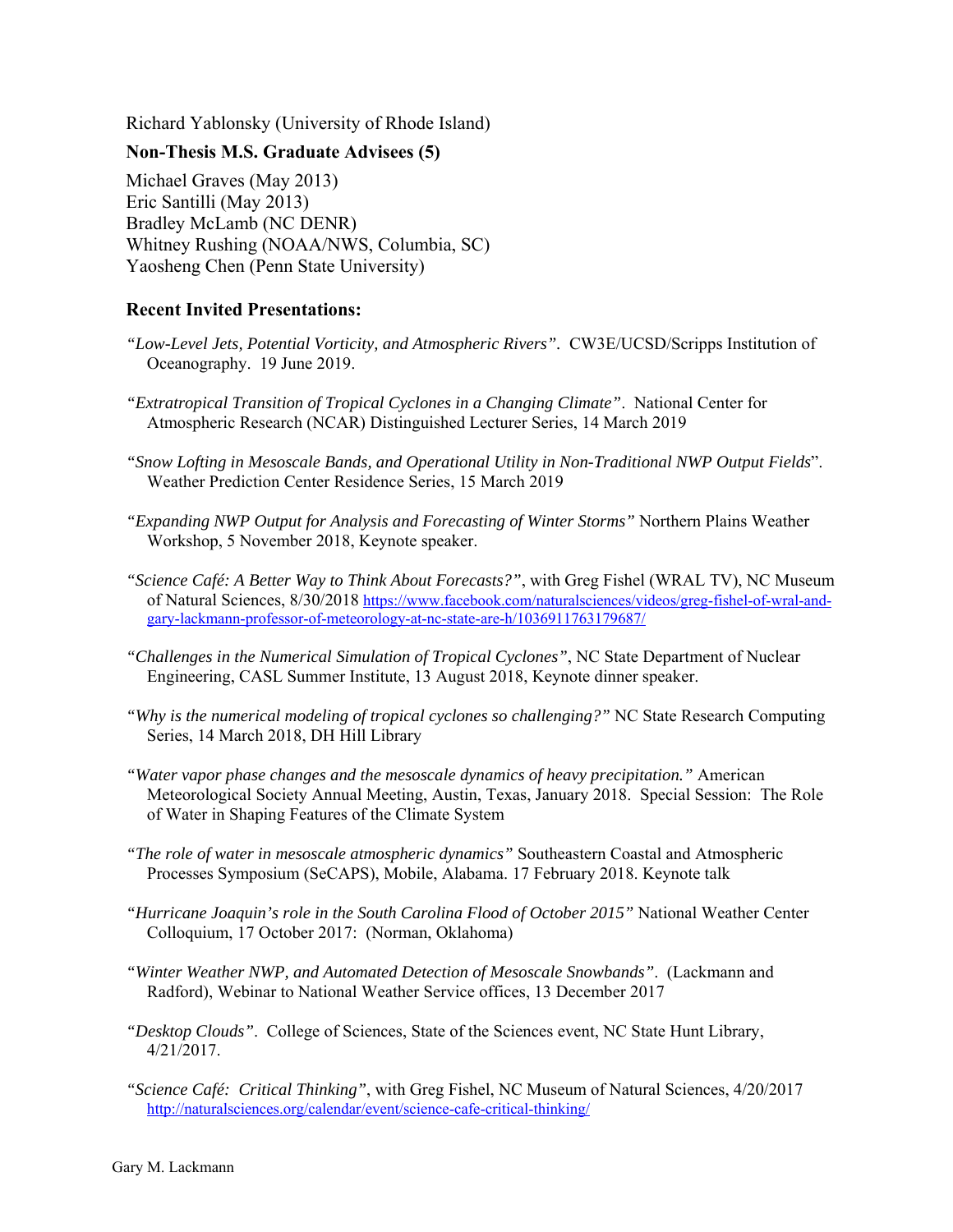- *The South Carolina Flood of October, 2015.* AMS Annual Meeting, 16<sup>th</sup> Annual Student Conference. Seattle, Washington. Saturday 21 January 2017.
- *"Climate Modeling Challenges for Tropical Cyclones"*. GEWEX Convection Permitting Climate Modeling Workshop, 8 September 2016.
- *"Hurricane Joaquin and the South Carolina Flood of October 2015"*. National Center for Atmospheric Research, Boulder, CO, 27 June 2016.
- *"Hurricane Joaquin's Role in the South Carolina Flood of October 2015"*. Palmetto Chapter of the AMS, Allen Weber Mini-Tech conference, 4 March 2016. Keynote.
- *"Collaboration, Visualization, and Communication Within and Beyond the Geosciences"*. Keynote presentation, AMS Summer Meeting, 4 August 2015.
- *"Hurricane Katrina: Before, During, and Ten Years After"*. Invited presentation, NC State University, Coffee and Viz series, 20 March 2015.
- *"Mathematics and Weather Forecasting"*. Invited presentation, North Carolina School of Science and Math, Delivered via Google owing to ice event, 6 March 2015.
- *"Student Research, Climate Change, and Extreme Weather"*. Invited presentation, Raleigh Charter High School, Science Methods class, Raleigh, NC, 13 February 2015.
- *"Climate Change and Hurricane Sandy"*. Invited presentation, University of Connecticut, Department of Civil & Environmental Engineering, Storrs, CT, 30 January 2015.
- "Balancing Change with Tradition in the Synoptic Lab". Invited presentation, 24<sup>th</sup> Symposium on Education, 95<sup>th</sup> AMS Annual Meeting, Phoenix, AZ, January 2015.
- *"Some Conference 'Best Practices' for Student Attendees (and a few "worst practices)*". Invited presentation, 14<sup>th</sup> Annual Student Conference, 95<sup>th</sup> AMS Annual Meeting, Phoenix, AZ, January 2015.
- *"Climate Change and Hurricane Sandy"*. Invited presentation, National Center for Atmospheric Research, Developmental Testbed Center, Boulder, CO, 11 August 2014. http://www.dtcenter.org/events/seminar/g\_lackmann.mp4
- *"Research at the Weather-Climate Interface"*. Invited presentation, EPA Climate Modeling Consortium Workshop, Chapel Hill, NC, 12 May 2014.
- *"Weather Extremes and Climate Change"*. University at Albany Departmental Seminar, Albany, NY 17 January 2014.
- *"Extreme weather and climate change"*. Departmental colloquium, University of Wisconsin, Madison, 21 October 2013.
- *"Climate change: Mesoscale and synoptic-scale precipitation events"*. CLIVAR workshop on Large-Scale Meteorological Processes, University of California, Berkeley, 21 August 2013 (remote)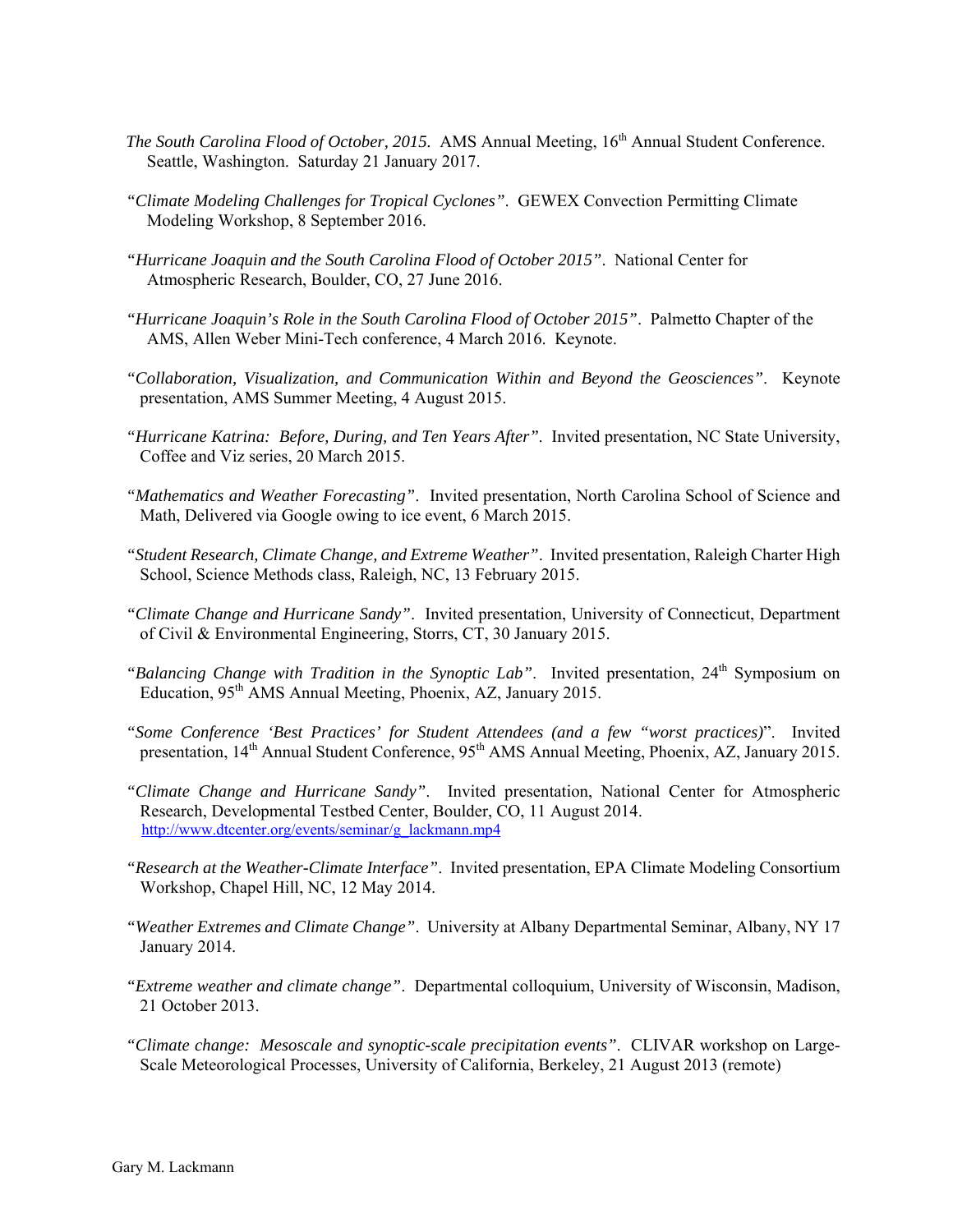- *"Weather Extremes and Climate Change"*. Central North Carolina Chapter, American Meteorological Society, 21 March 2013
- *"Hurricanes: Short-term prediction, and response to climate change".* ENCORE class, McKimmon Center, NCSU, 4 October 2012.
- *"Tropical cyclones, low-level jets, and thermodynamic climate change"*. Canadian Meteorological and Oceanographic Society (CMOS), 2012 Congress joint with AMS Weather Analysis and Forecasting/Numerical Weather Prediction, Plenary presentation, 30 May 2012, Montreal, Quebec, Canada.
- *"Weather and educational inspiration: Getting weather into the classroom"*. Lance Bosart Symposium, University at Albany, April 2012, Albany, NY.
- *"Cyclones and climate change"*. Southeastern Coastal and Atmospheric Processes Symposium (SeCAPS), University of South Alabama. Keynote presentation, 24 March 2012, Mobile, AL.
- *"Environmental influences on tropical cyclones".* 50<sup>th</sup> Anniversary Celebration of Atmospheric Sciences at the University at Albany, 4 October 2010, Albany, New York.
- *"The structure of cyclonic systems in changing thermodynamic environments".* 50<sup>th</sup> Anniversary Scientific Program, Department of Atmospheric and Oceanic Sciences, McGill University, 24 September 2010, Montreal, Quebec, Canada.
- *"Replicating the Atlantic Hurricane Season of 2005, Ninety Years in the Future"*. University of Hawaii, School of Ocean and Earth Science and Technology, 24 February 2010.
- *"The Unidata Difference: Within and Outside the Classroom". Unidata 25<sup>th</sup> Anniversary Symposium,* 15 October 2009, Boulder, CO.
- *"Meteorology, Storms, and Weather".* Presentation at Apex Middle School, 2 October 2009 [7<sup>th</sup> grade  $(-300$  students)].
- *"Will Global Warming Bring Us More Powerful Hurricanes?"* Sunday Lecture Series, North Carolina State University, 27 September 2009.

#### **Selected Media Appearances/Interviews:** (selected recent, incomplete)

CNN New Day, 12 September 2018: On Hurricane Florence

Chesterfield Observer, VA, 2018: Hurricane Florence

Richmond Times-Dispatch, 2018: Hurricane Florence

NPR State of Things, September 2018: Hurricane Florence

NBC Universal: https://www.nbcnews.com/mach/video/tracking-florence-as-it-makes-landfall-1320039491878

WRAL-TV, Raleigh, Joaquin, 6 October 2015